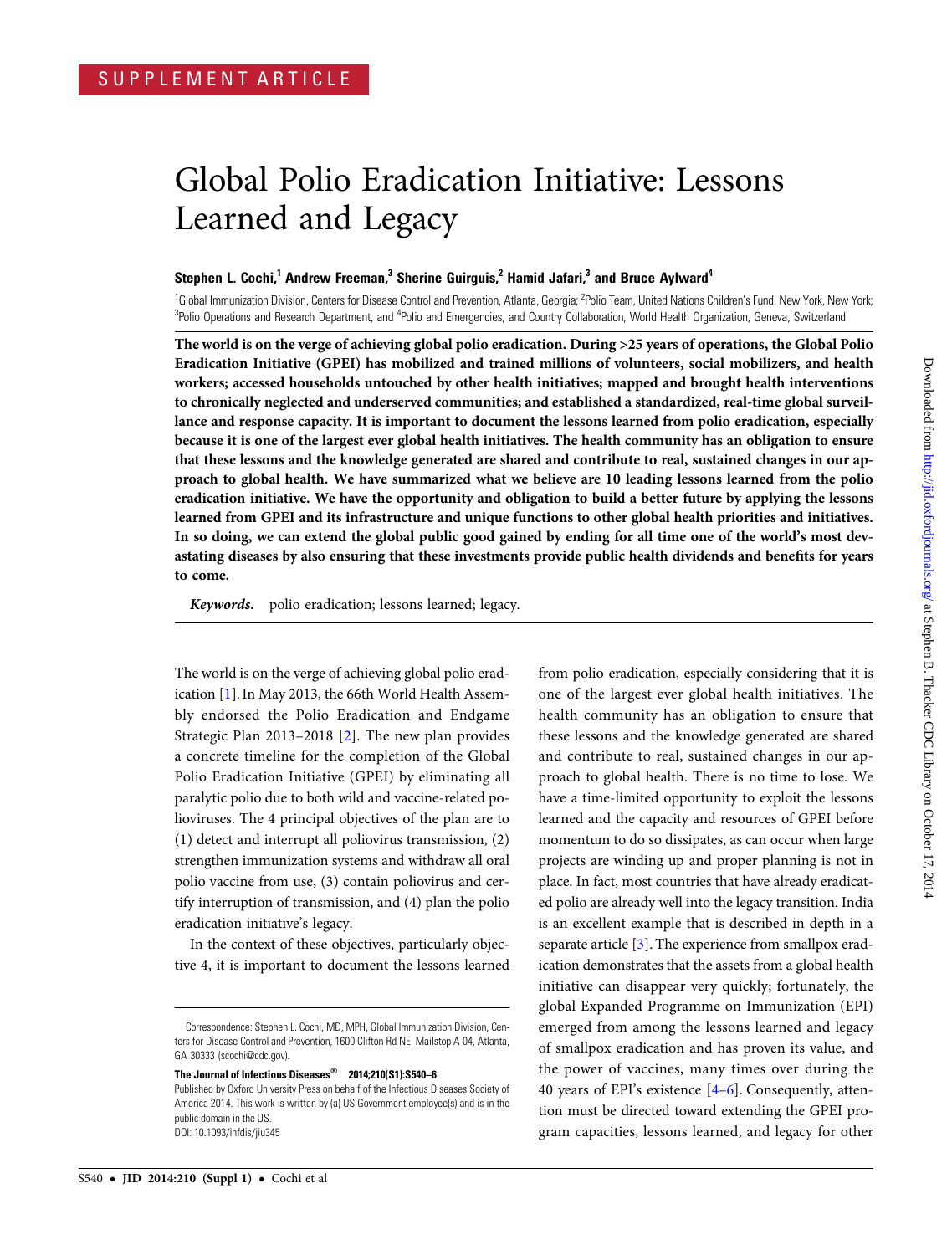purposes as we move forward into the future, so that these lessons do not have to be rediscovered and reinvented later at the price of substantial additional cost and lost momentum.

# GPEI LEGACY PLANNING

#### What Is Meant by "Legacy Planning"?

During >25 years of operations, the GPEI has mobilized and trained millions of volunteers, social mobilizers, and health workers; accessed households untouched by other health initiatives; mapped and brought health interventions to chronically neglected and underserved communities; and established a standardized, real-time global surveillance and response capacity [\[2,](#page-6-0) [7\]](#page-6-0). As the initiative nears completion, the GPEI's primary goals of legacy planning are both to protect a polio-free world and to ensure that the investments made, designed to eradicate polio, contribute to broader health goals after the completion of polio eradication.

## What Are the Main Guiding Principles of the Polio Legacy Planning Process?

The Polio Legacy Planning Working Group asserted 4 guiding principles of polio legacy planning [\[8\]](#page-6-0):

- Polio legacy planning will aim to benefit all countries and the global community, not only those countries in which polio resources are currently concentrated.
- Legacy planning will ensure the innovations that have helped tip the world to eradication can be adapted and applied to expanded immunization and other health programs.
- Enabling long-term transitions to country ownership of basic public health functions, wherever possible, will be a priority for the polio legacy planning process.

• Beginning the process of polio legacy planning early represents the GPEI's desire to plan carefully and responsibly for the future.

#### What Work Needs to Be Done?

There are 3 principal aspects of the polio legacy work [[2](#page-6-0)]:

- Mainstreaming essential polio eradication functions, such as immunization, surveillance, communication, response, and containment, into ongoing public health programs
- Ensuring that the knowledge generated and lessons learned during 25 years of polio eradication activities are documented and shared with other health initiatives

• Where feasible, desirable, and appropriate, transitioning the capacities, processes, and assets, including human resources, that the GPEI has created and engaged to support other health priorities

#### Relationship Between Lessons Learned and the Polio Legacy

There is a close interrelationship between the GPEI lessons learned and the transition of GPEI assets as a component of

the polio legacy planning process. GPEI has both tangible assets (eg, the global surveillance/laboratory network) and moreintangible accumulated knowledge, best practices, functions, processes, systems, activities, and methods of work that represent lessons learned over >25 years of experience that have made it possible for those assets to exist and function properly. These lessons have the potential to benefit other health priorities above and beyond the transfer of existing tangible assets.

# WHAT ARE THE LESSONS LEARNED?

The lessons of GPEI fall into 5 general categories: (1) mobilizing political and social support, (2) strategic planning and policy development, (3) partnership management and donor coordination, (4) program operations and tactics, and (5) oversight and independent monitoring. A more detailed characterization of these categories can be found in Table 1. We have summarized here what we believe are the 10 leading lessons learned from the polio eradication initiative.

# Lesson 1. Communications and Community Engagement: Mobilizing Social and Community Support for Vaccination

This major achievement perhaps stands at the pinnacle of the lessons learned and knowledge gained by the program [\[3,](#page-6-0) [9](#page-6-0)–[11\]](#page-6-0), insofar as "[t]he success of any disease eradication initiative

## Table 1. Lessons Learned: A Listing of Major Categories

Mobilizing political and social support

- Social mobilization and advocacy
- Communications and community engagement

Policy development and strategic planning

- Multiyear strategic plans and planning processes Technical advisory bodies and policy processes (national, regional, and global)
- National, state, and subnational task forces to guide and implement strategy

Partnership management and donor coordination

- The Global Polio Eradication Initiative architecturemanaging a global public-private partnership
- Interagency coordinating committees
- Financial resource requirements and cash flow management

Resource mobilization and advocacy

- Program operations and tactics • Global surveillance and response capacity, including global laboratory network
	- Mapping communities (microplans)
	- Evidence-based decision making
	- Accountability frameworks
	- Research and development
	- **Outreach**
	- Surveys-monitoring and evaluation
	- Data management
	- Vaccination teams—recruitment, training, monitoring, payment
	- Precampaign and in-process monitoring of activities
	- Workforce development—building a trained and motivated health workforce

Oversight and independent monitoring

- Performance indicators
- Global and regional certification commissions
- Independent monitoring board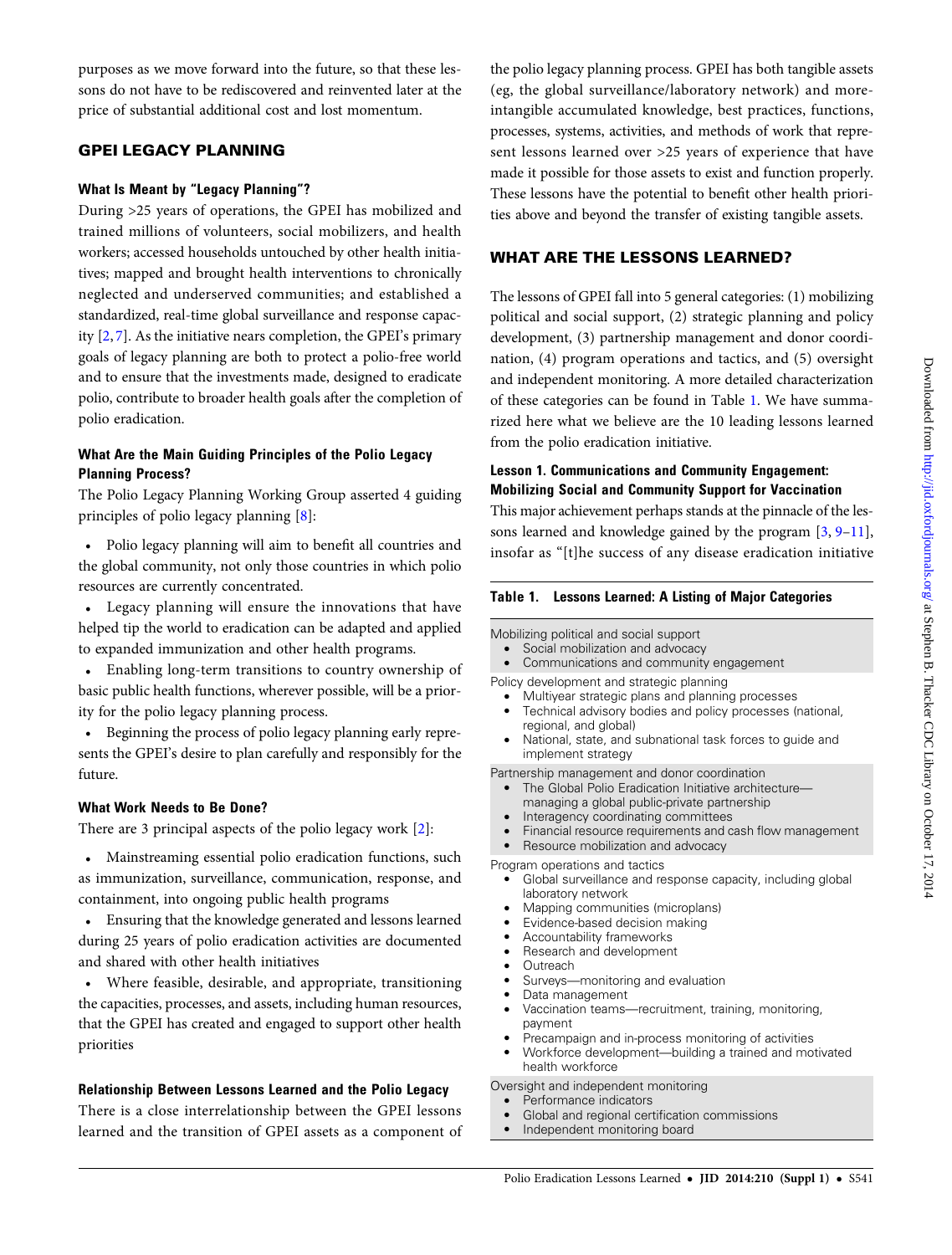depends strongly on the level of societal and political commitment" [[12\]](#page-6-0). Among India and the remaining 3 polio-endemic countries, >20 000—predominantly female—social mobilizers engage with parents, community, religious, and traditional leaders daily to enlist expansive and targeted social support for polio vaccination.

For decades leading up to eradication, building social support for vaccination has begun with a comprehensive and widereaching approach to generate mass public support for polio eradication. As vaccination rates increased and the proportion of missed children became increasingly confined to discrete social and socioeconomic groups, communication and social mobilization strategies were refined and targeted to reach the most vulnerable families. More than any other global health program in history, "GPEI has accessed the chronically unreached, marginalized and most vulnerable populations in the world" [[9\]](#page-6-0). Through this process of mobilizing communities large and small, the polio program has developed the expertise to overcome the logistic, geographic, social, political, cultural, ethnic, gender, and other barriers to working with the most-marginalized, most-deprived, and, often, most–security-compromised children and communities [\[9](#page-6-0)]. The characteristics and innovations developed to build social support for vaccination, include the following:

• Coordinating communications to support a global and national public health goal, as well as the "relentless pursuit of the missed child" at local levels

• Identifying individuals, themes, and social pillars that could unify and motivate diverse population groups for a common goal

• Engaging with the media as a critical partner in raising awareness, holding stakeholders publically accountable for vaccination, and motivating leaders and communities for greater progress

• Mobilizing communities house-by-house on a grand scale to accept oral poliovirus vaccine (OPV) and other health interventions, including vitamin A supplementation, measles vaccination, antihelminthic administration, and soap, bed net, and oral rehydration solution packet distribution

• Creating detailed neighborhood vaccination team microplans and maps, including the identification of so-called pro-OPV influencers and supporters to help address vaccine hesitancy or resistance at the point of care

• Tracking of mobile and migrant groups and communicating to these groups while they are in transit

• Reaching families with information and vaccine, even when they are out of the house during campaign days; mobilizing parents at social, cultural and religious events such as weddings, mazars, shrines, and melas (festivals)

• Using traditional, religious, community and civil society leaders and structures for community mobilization

# Lesson 2. Communications and Community Engagement: Using Targeted Disease Initiatives as a Springboard for Broader Health Communication

The collection and analysis of social data at the most-local levels have enabled the eradication initiative to understand and engage effectively with the population it serves [[3](#page-6-0), [9](#page-6-0)–[11\]](#page-6-0). Evidence-based communication insights have enabled GPEI to direct limited resources to the most-vulnerable areas and families, focus on critical messages that clarify specific knowledge gaps, and understand the remaining barriers preventing OPV from reaching children.

Throughout the eradication effort, community demands for additional services beyond OPV have affected vaccine uptake in varying degrees of intensity. In India, the 107 Block Plan promoted and delivered routine immunization, zinc, oral rehydration salts, and sanitation services to the final bastions of virus transmission, in Uttar Pradesh and Bihar. After more than a decade of offering OPV and little else, the 107 Block Plan was a critical strategy to maintaining the hard-won trust and motivation of communities to finish the job. In Pakistan and Nigeria, similar strategies are proving to be the linchpin to gaining access to hesitant or staunchly opponent households and even communities.

Promoting the promise of additional health and water services has opened new doors, leading to additional children now vaccinated against polio and to the discovery of those children most invisible to all social services. Both doors offer a promise of better health outcomes for children who need them most.

Communicating for polio vaccination has served as a springboard for broader public health outcomes by

• Investing in interpersonal skills, management, and motivation of all frontline workers

• Tracking and counseling pregnant mothers on prenatal health and following up on 0-dose polio vaccination and neonatal health and routine immunization

Conducting targeted communication and outreach for routine immunization sessions and advocating for the improvement of sessions that were poorly attended, managed, and stocked

• Advocating for better delivery of health services that meet social, cultural, and gender-based needs of communities they target

• Promoting and delivering additional health interventions besides OPV to strengthen trust where feasible, including deworming medicines, vitamin A supplements, measles vaccine, sanitation services, bed nets, and routine immunization

• Building trust for OPV in inaccessible or insecure communities through the hosting of health camps

# Lesson 3. The Value of an Advanced, State-of-the-Art Global, Regional, and National Laboratory Network

Over a nearly 30-year period, a sophisticated, state-of-the-art poliovirus laboratory network has been built, which currently consists of 145 national laboratories, regional reference laboratories, and global specialized laboratories [[13](#page-6-0), [14\]](#page-6-0). The global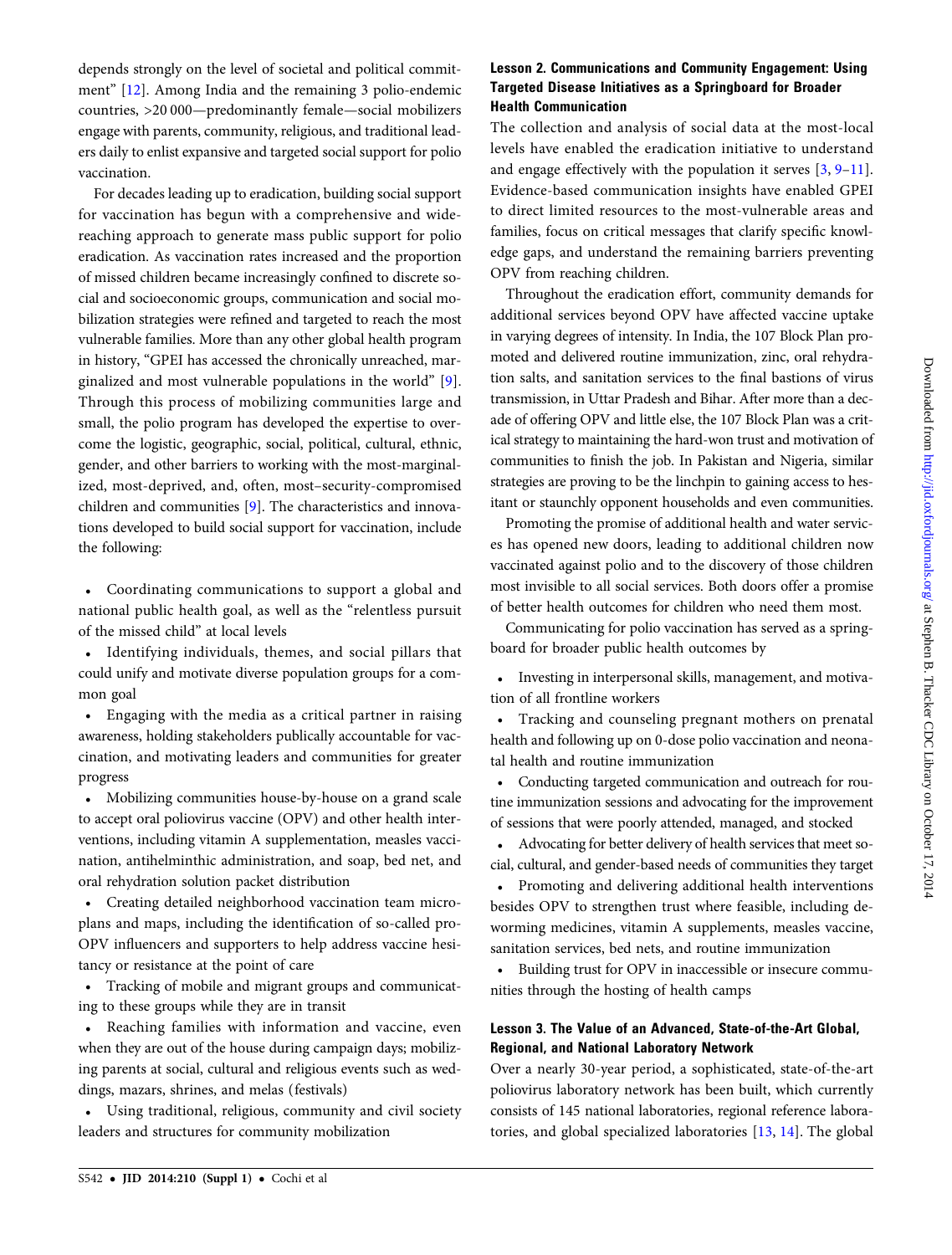polio laboratory network demonstrates that it is possible to build an efficient global surveillance system in resource-poor countries at relatively minimal cost, compared with the cost of the intervention itself [\[14](#page-6-0)–[17](#page-6-0)]. Other laboratory networks for vaccine-preventable diseases (eg, measles and rubella) have been based on this platform [\[15](#page-6-0)–[17\]](#page-6-0) (Figure 1). A large army of laboratory professionals has been trained and supported over a sustained period through the capacity and workforce development efforts of GPEI. Among the characteristics and innovations are the following:

• Provision of timely data on a weekly basis via the tiered structure (national, regional reference, and global specialized reference laboratories) of the network, which has become the model for other laboratory networks

• Integration of case-based epidemiologic and laboratory information

• Performance of environmental surveillance to supplement case-based data

• Extension of the model to include networks for measles, rubella, yellow fever, Japanese encephalitis, rotavirus infection, invasive bacterial disease infections, and influenza

• Inclusion of an annual accreditation process; proficiency testing; tracking of laboratory surveillance performance standards; standardized surveillance data collection, formatting, compilation, analysis, and feedback; quality assurance/quality control; supplying laboratories with reagents and testing kits; extensive technology transfer of new diagnostic testing procedures (eg, genetic sequencing and real-time polymerase chain reaction [PCR] analysis); periodic technical meetings for coordination and to share knowledge and findings; and periodic regional and national staff training to maintain and enhance capacity

#### Lesson 4. Real-time Disease Surveillance and Response Capacity, Data Analysis, and Immunization Program Monitoring

GPEI has developed and sustained a high-performance disease surveillance and program monitoring system that has enabled rapid detection of polio cases and outbreak response throughout the world, including in low-income countries. The extensive polio surveillance system composed of people, transport, Internet connections and communications, and data management facilities has enabled expansion to include surveillance of other vaccinepreventable diseases, support of measles mortality-reduction activities, and limited additional immunization program



Figure 1. Building on the Polio Laboratory and Surveillance Network (>700 laboratories).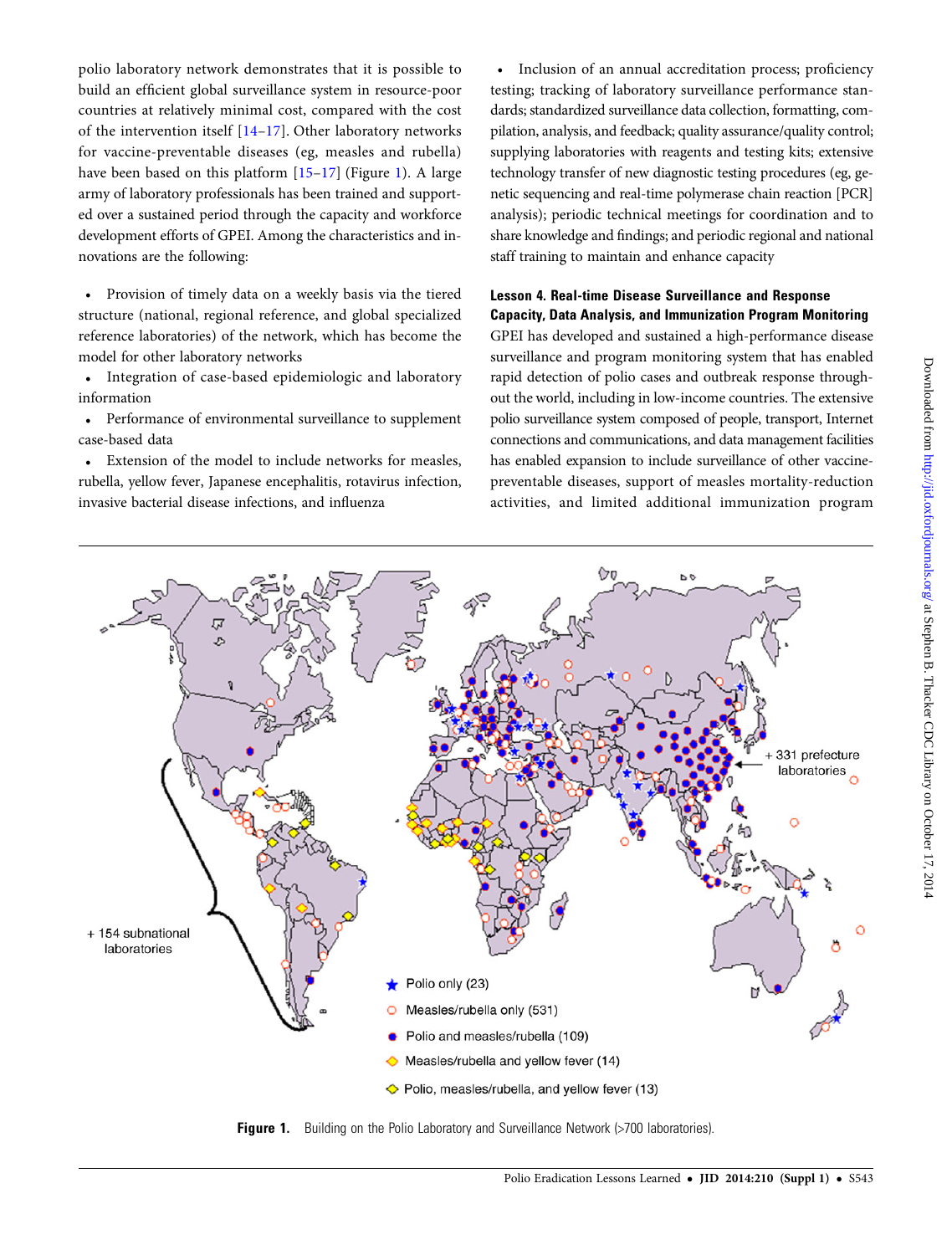monitoring activities, including routine immunization [\[3,](#page-6-0) [5,](#page-6-0) [8,](#page-6-0) [15](#page-6-0)–[18\]](#page-6-0). The GPEI has trained, deployed, and employed tens of thousands of health workers for >2 decades whose skills have cumulatively contributed not only to polio eradication but also to other health programs and who represent a substantial human resource capacity for the future. Recognizing this synergistic relationship, the Strategic Advisory Group of Experts on Immunization (SAGE), the technical advisory group of the WHO and the GPEI, noted the following: "Closer linkages between measles and rubella program activities and the GPEI has well-recognized benefits. As GPEI elaborates its legacy planning as a component of its endgame strategic plan, SAGE recommended that countries and global immunization partners assess the potential synergies and take active steps, where appropriate, to adapt and apply the polio infrastructure and lessons learnt to support achievement of measles and rubella elimination targets and strengthening of routine immunization programs" [\[19\]](#page-6-0). These resources should remain an important component of achieving the Decade of Vaccines' goals, outlined in the Global Vaccine Action Plan [[20\]](#page-6-0). Among the characteristics and innovations are the following:

• Performance of case-based, rapid clinical and epidemiologic case investigation and reporting

• Creation of a weekly global, regional and country World Wide Web–based reporting system with mapping of individual cases that is publicly available and unprecedented in scope

• Unparalleled global surveillance and response capacity

• Integration of case-based epidemiologic and laboratory information

• Provision of data-driven guidance on allocation of resources, outbreak investigations, measurement of program progress, adjustments/improvements in program strategy, and implementation

# Lesson 5. Addressing Strategy Implementation in Conflict-Affected Areas and the Risks of International Spread to Previously Polio-Free Countries

The GPEI is often cited for its success in implementing strategies in conflict-affected areas, and, through its experience, the GPEI has developed a range of tactics to access children and boost im-munity more rapidly in these areas [\[21](#page-6-0)–[23\]](#page-6-0). Complicating these challenges has been the regular international spread during the past decade of poliovirus from polio-endemic countries to previously polio-free countries, reemphasizing the principle of and need for global cooperation in creating a polio risk-free world and a right to health. Among the characteristics and innovations of GPEI's polio-eradication strategy are the following:

• It is an example of a global public good that should be pursued in the name of global equity and social justice and on be-half of future generations [[24](#page-6-0)–[26\]](#page-6-0).

• It reaffirms the importance of coordinating global efforts to minimize the risk of re-infecting polio-free countries and areas.

• It mobilizes and deploys human and financial resources to protect at risk polio-free regions and countries (especially through SIAs).

• It uses the World Health Assembly, other forums, and (recently) the International Health Regulations to persuade low-performing countries to increase their commitments and improve the quality of program performance [[27\]](#page-6-0).

# Lesson 6. Essential Need for a Program of Research and Innovation

The GPEI has maintained an active ongoing research agenda, driven by the need to adapt and optimize strategies that had been developed in the Americas to other contexts and cultures [\[21,](#page-6-0) [22](#page-6-0)]. Over >2 decades, the research agenda has been able to exploit new scientific and technological developments in areas such as diagnostic tests (eg, PCR), vaccinology, and cold-chain technology (eg, vaccine vial monitors) to enhance program effectiveness and reduce cost. The research agenda also allowed for investigating and adapting to unexpected scientific findings concerning poliovirus or its control that were unrecognized at the outset of the initiative (eg, circulating vaccinederived polioviruses) [[28](#page-6-0)]. This experience has demonstrated the central and important role of research and innovation in any initiative for overcoming program setbacks and leading to a successful outcome of the initiative [\[29\]](#page-6-0). Innovative problem solving is required both from the bottom up as well as the top down. Among the characteristics and innovations are the following:

• Recognition of constant, ongoing need to adapt and optimize strategies

• Embracing of research as an essential, critical part of the program

• Fast-tracked development, testing, and licensure of new tools (eg, monovalent and bivalent poliovirus vaccines and diagnostic tests) [[30\]](#page-6-0)

• Appreciation that operational research is a key element for the success of an eradication or elimination program because "the standard of success in an eradication program is unambiguous and uncompromising" [\[31](#page-6-0)].

• Development of special strategies to reach underserved and migrant populations

• Universal use of finger-marking and independent monitoring technologies, including lot quality assurance sampling to monitor supplementary immunization activity (SIA) quality

# Lesson 7. Partnership Coordination, Advocacy, and Resource Mobilization

An essential best-practices component of the GPEI has been the cross-agency coordination of an effective advocacy agenda that was central to the eventual endorsement of and crucial support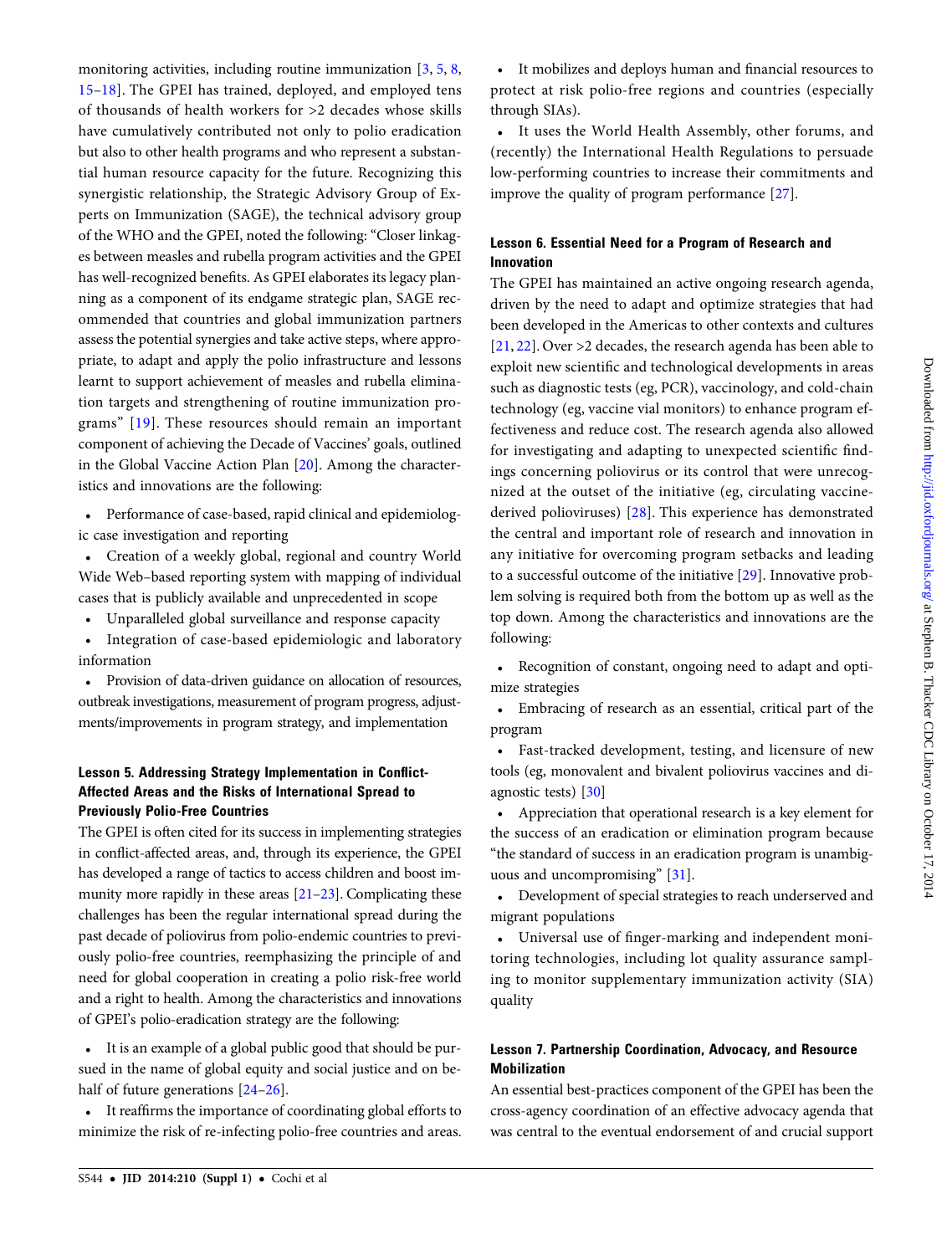to the GPEI by political bodies such as the African Union, the Organization of Islamic Cooperation, the Commonwealth, and especially the Group of Eight [\[21](#page-6-0)]. This effort was often lead by Rotary International as the pivotal member among the GPEI's 4 spearheading partners and also mobilized key persons, including UN leaders, business magnates, and international personalities and local political, community, religious, and traditional leaders in support of the eradication effort. Partnership coordination, input, and participation in strategy development, planning, and operations is facilitated by an extensive set of advisory, monitoring, and technical groups to inform the decision-making process. A large number and diversity of partner organizations have contributed to program success. Among the characteristics and innovations are the following:

• Professionally planned and guided advocacy and resource mobilization infrastructure encompassing the global, national, and subnational (in large federated countries) contexts

• Interagency coordination committee use at regional and national levels, first used in the Americas/Pan American Health Organization for their regional polio eradication initiative during 1985–1991

• Extensive infrastructure and experience for conducting partner coordination of resource mobilization and advocacy, policy and strategy development, management and oversight, planning, communications and community engagement, and implementation and service delivery

• Methods and infrastructure for tracking financial resource requirements and cash flow management

#### Lesson 8. Strategic Planning and Policy Development

After many years of developing and implementing a series of strategic plans and learning lessons regarding how to eradicate polio in the toughest settings, the GPEI has been able to put together its most comprehensive approach for completing polio eradication through global certification. New elements included the longest yet (6 years; from 2013 to 2018) budget and time line with measures taken to successfully raise most of the needed funds up front—specifically, \$4.1 billion of the \$5.5 billion estimated cost, an urgent emphasis on improving immunization systems in key geographic areas, and the most extensive monitoring framework in its history. Among the characteristics and innovations are the following:

• Multiyear strategic plans and planning processes throughout the life of the GPEI

• Elaborated national emergency action plans for the 3 remaining polio-endemic countries (Afghanistan, Nigeria, and Pakistan)

• Technical advisory groups and policy development at a global (SAGE), regional, and national level in key countries

• National, state, and subnational task forces in key countries to guide and implement strategy

#### Lesson 9. Oversight and Independent Monitoring and Evaluation

The GPEI has learned the fundamental need for a strong oversight framework to support the program, monitoring, and management of the collaborative process and for communicating with and sustaining the commitments of a diverse group of stakeholders. Among the characteristics and innovations are the following:

• An independent body of respected and competent leaders should be formed as an independent monitoring group to assess progress toward the eradication goal for all stakeholders. Such a group, the GPEI Independent Monitoring Board, was established in 2011 and continues to play a strong role in guiding the initiative [[32\]](#page-6-0).

• A strong central technical advisory body consisting of highly qualified and experienced people should provide ongoing technical guidance and direction for a global initiative such as GPEI. This function has been performed by the SAGE, which advises the WHO and the GPEI.

• The WHO Executive Board and World Health Assembly provide the highest level of governance of the GPEI and secure the commitment of all WHO member states to support the full implementation of the GPEI strategic plan.

• Global and regional certification commissions are independent bodies appointed by the Director-General of the WHO to oversee the process of certifying individual regions and the world as free of polio.

• The global Polio Partners Group serves as the stakeholder voice for the GPEI.

• Many surveillance and program performance indicators exist to objectively monitor country and global performance.

# Lesson 10. Monitoring of Program Accountability and **Performance**

The GPEI learned that technical solutions could not compensate for basic management and accountability shortcomings in key countries and areas [[2](#page-6-0)]. In large, federated countries with weak health systems, it became necessary to engage political leaders at the subnational level and put in place systems for greater staff and financial accountability [[22\]](#page-6-0). Among the characteristics and innovations are the following:

• National emergency action plans were established for the 3 remaining polio-endemic countries (Afghanistan, Nigeria, and Pakistan), creating oversight bodies at the country level reporting to heads of state, to intensify political and administrative accountability for the quality of key eradication activities.

• Microplans were created, and mapping of communities (including use of global positioning systems) was performed.

- Accountability frameworks were created and implemented.
- SIA coverage surveys, SIAs independent monitoring teams, lot quality assurance sampling, and seroprevalence surveys were performed to link accountability with objective monitoring data.